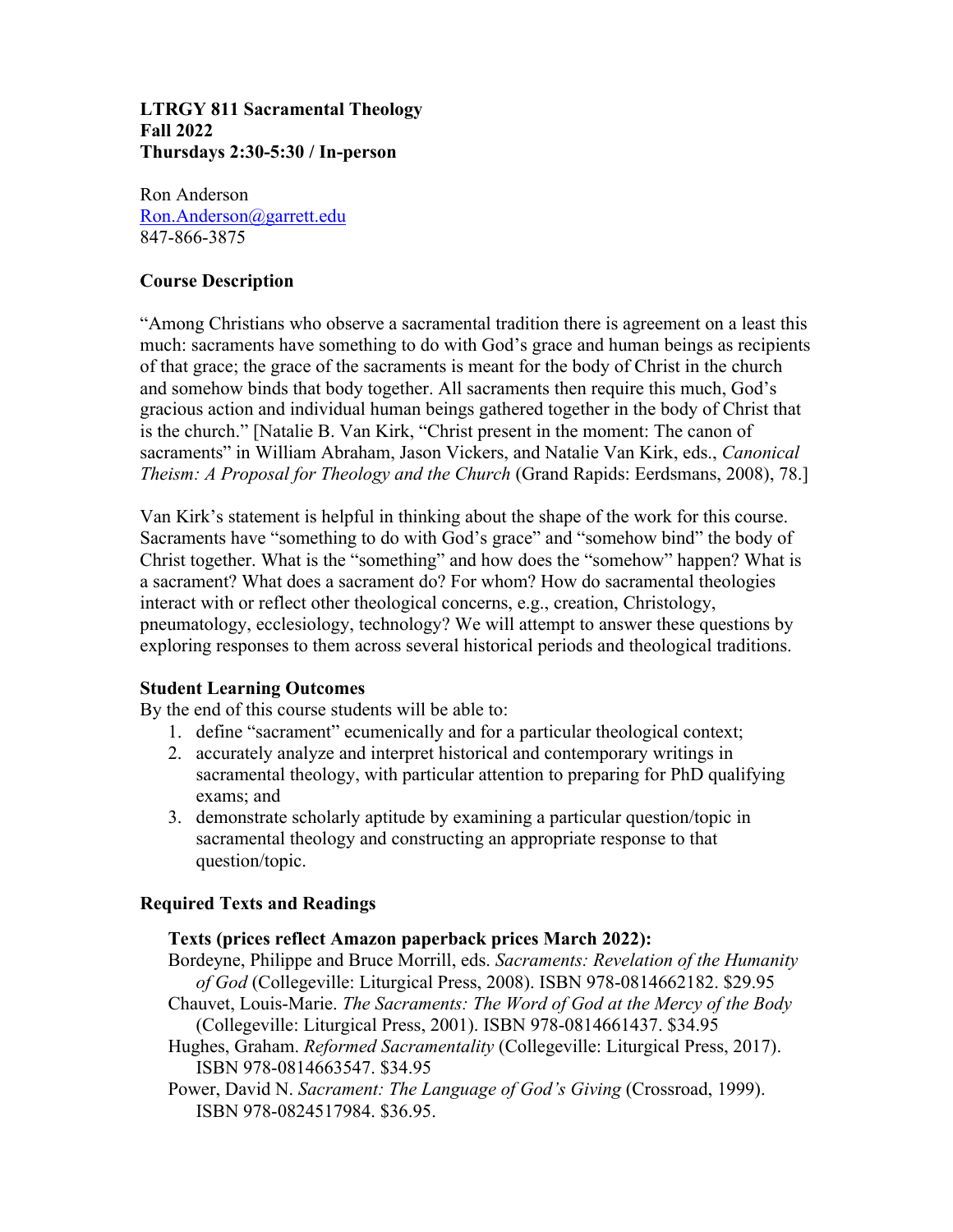- Ross, Susan. *Extravagant Affections: A Feminist Sacramental Theology* (New York: Continuum, 1998) ISBN 978-0826413208. \$34.95.
- Schillebeeckx, Edward. *Christ the Sacrament of the Encounter with God* (Kansas City: Sheed and Ward, 1963; reprint 1987). ISBN 978-0934134729. \$22.95.
- Suna-Koro, Kristine. *In Counterpoint: Diaspora, Postcoloniality, and Sacramental Theology* (Eugene, OR: Pickwick, 2017). ISBN 978-1625647108. \$37.00.

#### **Readings:**

*Those readings not available as weblinks are available as .pdf files on Moodle. The weblinks provided below are also on the course Moodle page.*

Ambrose of Milan, "The Mysteries"

Thomas Aquinas, Summa Theologiae, Third Part, Qq. 60-64, 73-80

Brown, David. "A Sacramental World: Why It Matters" in *The Oxford Handbook of Sacramental Theology*, ed. David Brown, Hans Boersma, and Matthew Levering (New York: Oxford University Press, 2015).

https://doi.org/10.1093/oxfordhb/9780199659067.013.11.

Buchanan, Colin, *What did Cranmer think he was doing* (Bramcote, Notts.: Grove Books, 1976).

John Calvin, *Institutes of the Christian Religion*, Book IV.14 and 17.

Cyril of Jerusalem, Mystagogical Lectures 4-5,

Lecture 4: "On the Body and Blood of Christ"

Lecture 5: "On the Sacred Liturgy and Communion"

- Emmanuel J. Cutrone, "Sacraments" in Allen D. Fitzgerald, OSA, ed., *Augustine through the Ages* (Grand Rapids: Eerdmans, 1999), 741-747.
- Edward Foley, "Sacramentality, Chaos Theory and Decoloniality" in *Sacramental Theology: Theory and Practice from Multiple Perspectives*, ed. Bruce T. Morrill (Basel: MDPI, 2019), 44-53. https://www.mdpi.com/2077-1444/10/7/418/htm.
- Christina M. Gschwandtner, "Mystery Manifested: Toward a Phenomenology of the Eucharist in Its Liturgical Context" in *Sacramental Theology: Theory and Practice from Multiple Perspectives*, ed. Bruce T. Morrill (Basel: MDPI, 2019), 1-18. https://www.mdpi.com/2077-1444/10/5/315/htm.
- Hans Gustafson, "Pansacramentalism, Interreligious Theology, and Lived Religion" in *Sacramental Theology: Theory and Practice from Multiple Perspectives*, ed. Bruce T. Morrill (Basel: MDPI, 2019), 54-68. https://www.mdpi.com/2077- 1444/10/7/408/htm.
- Martha L. Moore-Keish and George Hunsinger. "Twentieth-Century and Contemporary Protestant Sacramental Theology" in *The Oxford Handbook of Sacramental Theology* (New York: Oxford University Press, 2015). https://doi.org/10.1093/oxfordhb/9780199659067.013.4.

Peter Lombard, *The Four Books of the Sentences*, Book IV "Doctrine of Signs"

Martin Luther, "A Treatise on the New Testament, that is, the Holy Mass" in *Luther's Works*, vol. 35, ed. E. Theodore Bachmann (Philadelphia: Fortress Press, 1960), 77-111.

\_\_\_\_\_, "The Babylonian Captivity of the Church" in *Luther's Works*, vol. 36, ed. E. Theodore Bachmann (Philadelphia: Fortress Press, 1960), 11-126.

Herbert McCabe, "The Eucharist as Language," *Modern Theology* 15 (April 1999): 131-141.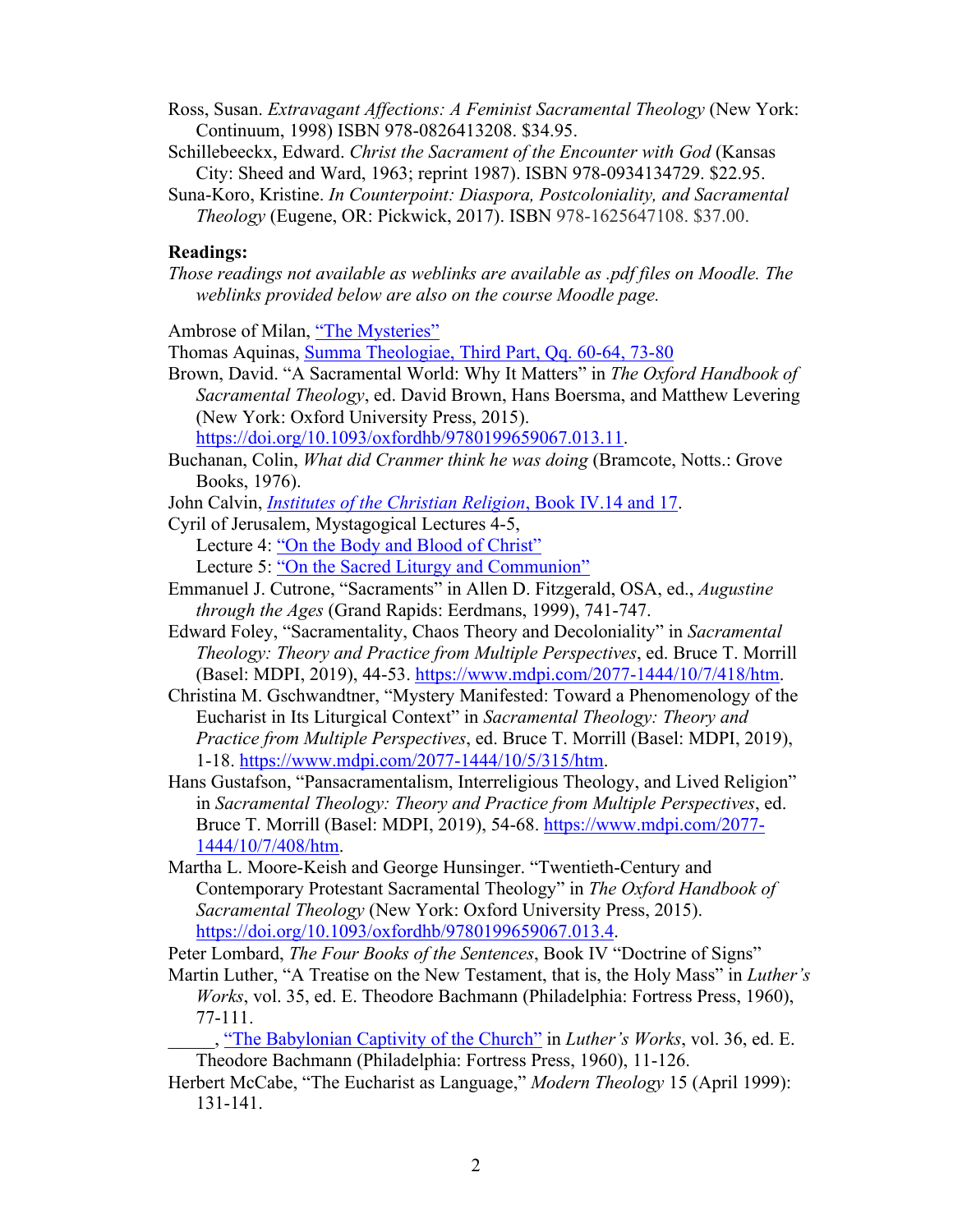David Power, ed., "Sacramental Theology: A Review of Literature," *Theological Studies* 55 (1994): 657-705.

Karl Rahner, "What is a sacrament" *Worship,* 47.5 (May 1973): 274-284. \_\_\_\_\_, "Personal and Sacramental Piety" *Theological Investigations* II: *Man in the Church*, trans. Karl-H. Kruger (Baltimore: Helicon, 1963), 109-133.

- Paul Tillich, "Nature and Sacrament" in *The Protestant Era*, trans. James Luther Adams (Chicago: University of Chicago Press, 1948), 94-112.
- Rowan Williams, "The Nature of a Sacrament" and "Sacraments of the New Society" in *On Christian Theology* (Malden, MA: Blackwell, 2000), 197-221.

Ulrich Zwingli, "On the Lord's Supper" in *Zwingli and Bullinger*, trans. G.W. Bromiley, *The Library of Christian Classics*, vol. 24 (Philadelphia: Westminster, 1953), 176-238. (NB: Because of size, this is divided into two parts as a pdf.)

#### **Course Requirements**

- 1. As this is a graduate seminar rather than a lecture course, you must prepare for and participate in class discussions by completing all reading assignments. Note the reading assignment in preparation for the **first** class session.
- 2. As you read and take notes, answer the following questions. Although not required, you will find it helpful to prepare a written summary of your answers to facilitate your participation in the class discussion.
	- a. What does the author say? Summarize the main points in your own words.
	- b. What is her or his concern or the issue that she addresses? Is the stated concern the only one or is there another unstated, and perhaps more important, one?
	- c. Against what or whom does the author seem to be arguing?
	- d. What does the author say he or she will do in the text? What does he or she actually do?
	- e. What are the author's presuppositions, basic images, agenda?
	- f. What is the author's method? How does she or he actually proceed in the text? How does he or she identify data from the sources, correlate the data, and identify new insights?
	- g. Is what the author says adequate? Does it fit with the best understanding of the tradition and cultural knowledge? (How do you know?)

[Guideline adapted from Patricia O'Connell Killen and John De Beer, *The Art of Theological Reflection* (New York: Crossroad, 1994), 107-109.]

- 3. At the end of weeks 4 (Catholic Perspectives), 7 (Protestant Perspectives), and 12 (New Perspectives), prepare a brief (1500 words) written overview of the readings for each unit. The overview should identify the key themes, questions, developments, and problems that emerge from these readings. (45%)
- 4. Each PhD student will identify and select one contemporary work (written after 2000) in sacramental theology and prepare a book review of 750-1000 words. Masters students should prepare a review of one of the required texts. Due October 27. (10%)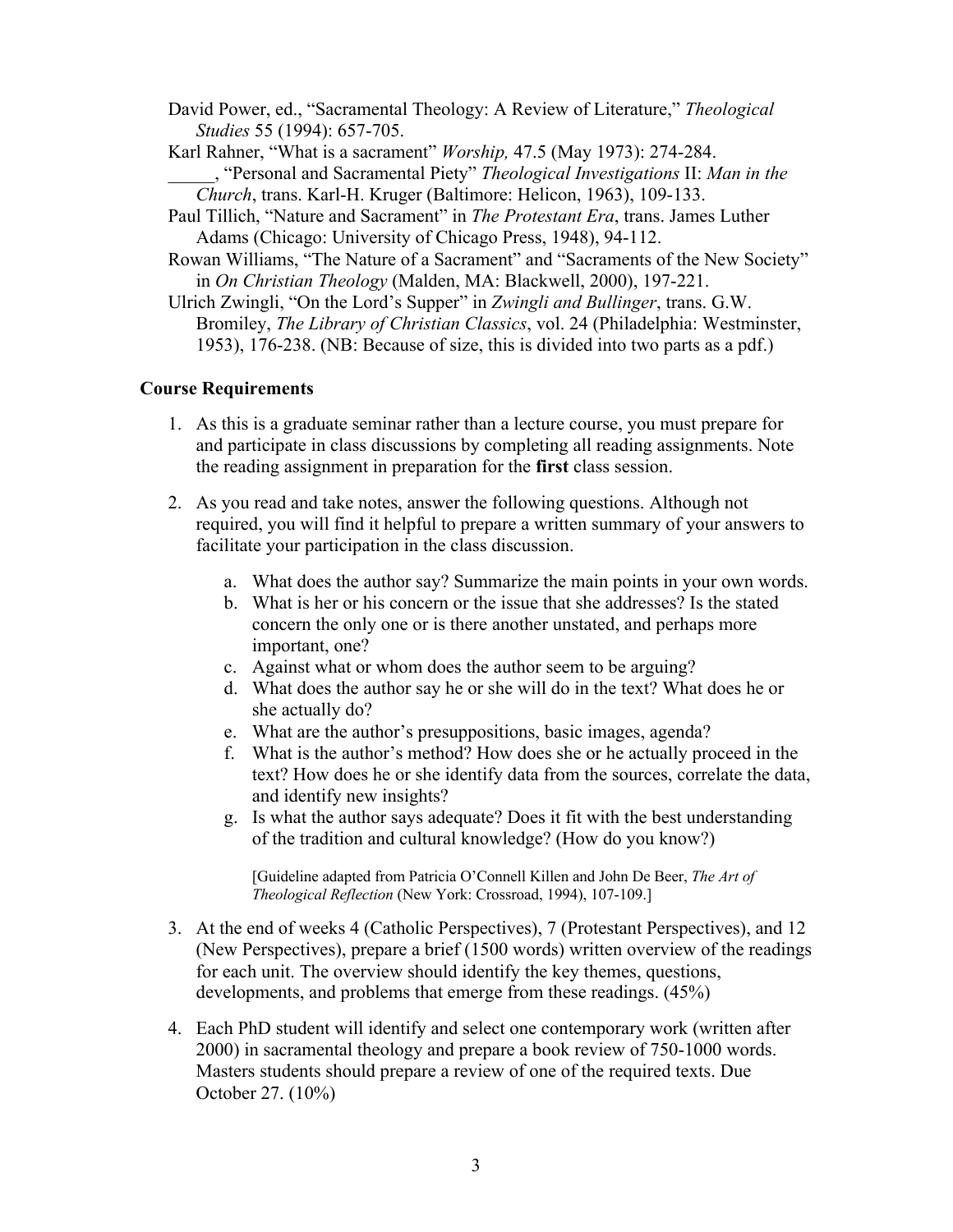For guidance in writing a book review, see the following websites:

- o https://www.insidehighered.com/advice/2015/03/27/essay-writingacademic-book-reviews
- o https://libguides.usc.edu/c.php?g=235208&p=1560694
- o https://capa-acap.net/sites/default/files/basicpage/book\_review\_guidelines.pdf

These reviews will be shared with the class on the course Moodle page.

5. *PhD students* will write a 6500-7500 word research paper on a select topic or question in sacramental theology. The topic should be chosen in consultation with the instructor. The paper should demonstrate not only your mastery of the core readings but also appropriate additional research. *Masters students* will write a 5000-6000 word research or integrative paper on a select topic in sacramental theology. The topic should be chosen in consultation with the instructor. The paper should demonstrate your acquaintance with and mastery of the core readings. The papers should also demonstrate your mastery and appropriate use of academic documentation/ citation mechanisms as found in Turabian, *A Manual for Writers*, chapter 16.1 (note/bibliography format). Students will present a preliminary report to the class on December 15, the finished paper will be due the week following the final class, on December 23. (45%)

#### **Schedule and Reading Assignments**

| 1. September 8<br>Readings:  | <b>Beginnings</b><br>Ambrose of Milan, "The Mysteries"<br>Cyril of Jerusalem, Mystagogical Lectures 4-5<br>Cutrone, "Sacraments" (and Augustine)<br>D. Power, Sacrament, Chaps. 1-2, 7                                                                                                 |
|------------------------------|----------------------------------------------------------------------------------------------------------------------------------------------------------------------------------------------------------------------------------------------------------------------------------------|
| 2. September 15<br>Readings: | <b>Catholic Foundations</b><br>Aquinas, ST, III, Qq. 60-64, 73-80<br>Lombard, Sentences, Book IV "Doctrine of Signs"                                                                                                                                                                   |
| 3. September 22<br>Readings: | <b>Catholic Developments: Conciliar Period</b><br>Schillebeeckx, Christ the Sacrament of the Encounter with God<br>Rahner, "What is a sacrament"<br>Rahner, "Personal and Sacramental Piety"                                                                                           |
| 4. September 29<br>Readings: | <b>Catholic Developments: Post-Conciliar Period</b><br>Chauvet, The Sacraments                                                                                                                                                                                                         |
| 5. October 6<br>Readings:    | <b>Protests and Reforms (1): Luther and Zwingli</b><br>(MA/MDiv choose Luther or Zwingli)<br>Luther, "A Treatise on the New Testament, that is, the Holy<br>Mass," and "The Babylonian Captivity of the Church" [through the<br>section on Penance]<br>Zwingli, "On the Lord's Supper" |
|                              |                                                                                                                                                                                                                                                                                        |

# **Due: Catholic Developments overview.**